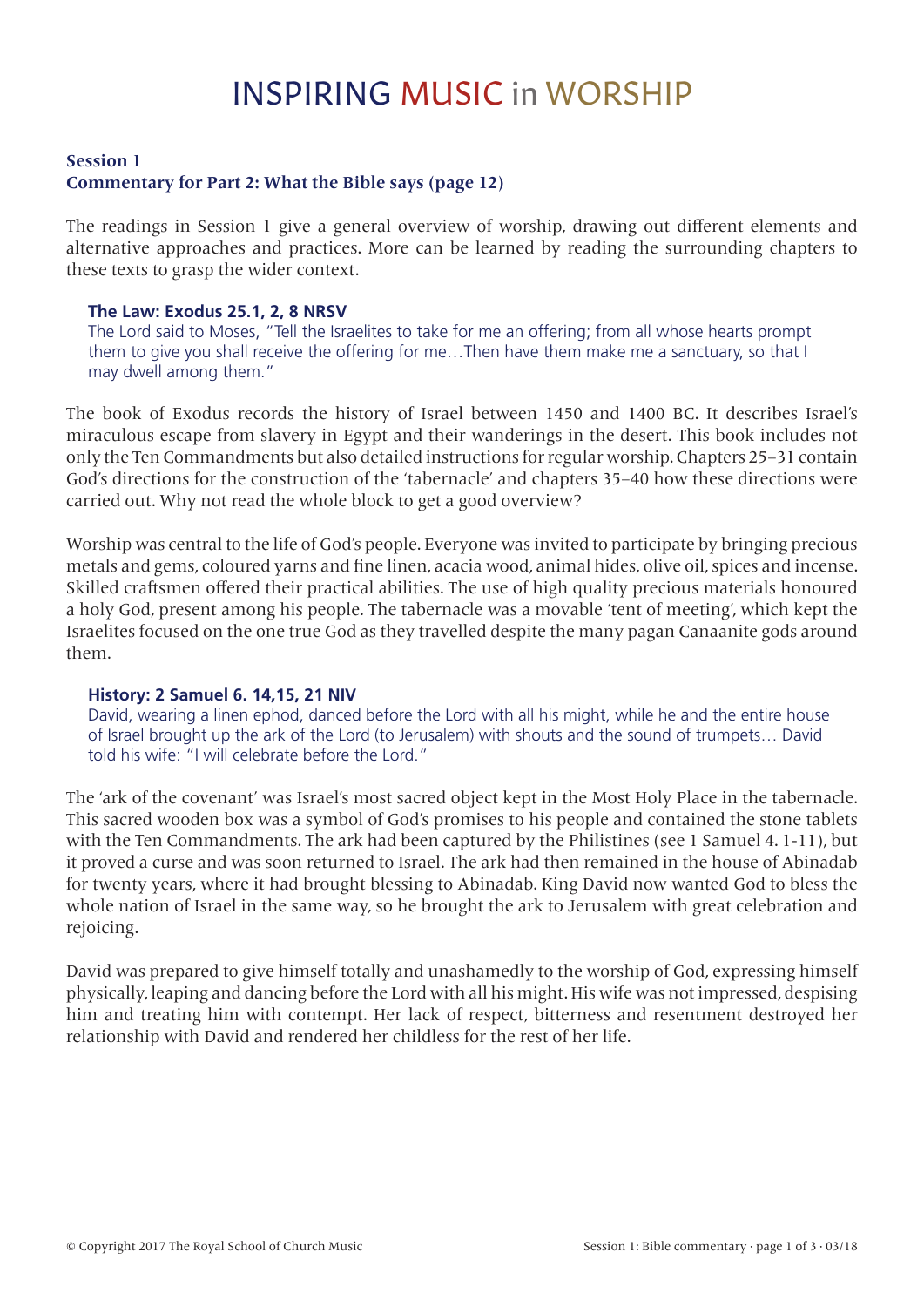# INSPIRING MUSIC in WORSHIP

### **The Psalms: Psalm 95. 1 - 3, 6 – 8 NIV**

Come, let us sing for joy to the Lord; let us shout aloud to the Rock of our salvation. Let us come before him with thanksgiving and extol him with music and song. For the Lord is the great God, the great King above all gods…Come, let us bow down in worship, let us kneel before the Lord our Maker; for he is our God and we are the people of his pasture, the flock under his care. Today, if you hear his voice, do not harden your hearts…

The one hundred and fifty psalms in the Bible were composed over a period of eight hundred years and formed Israel's hymnbook. As part of an oral tradition, they were handed down from one generation to another and learnt by heart. The psalms were intended to be sung together in corporate worship and some mention musical forms, named tunes or recommended instruments. It is amazing to realize that these are the songs that Jesus would have used for his worship.

Psalm 95 is an invitation to worship God through both loud exuberant praise and quiet humble adoration. The second half of the psalm contains a stern warning about the perils of stubborn disobedience and lack of faith. Known as the Venite (Latin for the first words 'let us come'), this psalm is a regular part of the Morning Prayer service in the Anglican church.

#### **The Prophets: Isaiah 6. 1 -3 NRSV**

In the year that King Uzziah died, I saw the Lord sitting on a throne, high and lofty; and the hem of his robe filled the temple. Seraphs were in attendance above him; each had six wings; with two they covered their faces, with two they covered their feet, and with two they flew. And one called to another and said: "Holy, holy, holy is the Lord God of hosts; the whole earth is full of his glory."

In the Old Testament, prophets stood alongside the priests as God's representatives, speaking on behalf of God to his people. Written c. 740 BC, this passage describes Isaiah's vision of God, giving a sense of God's greatness and majesty. God is attended and worshipped by angels as well as human beings. The three-fold 'Holy' underlines God's holiness and purity. It is a phrase which appears frequently within the liturgy to call us to worship, to bring us to confession, and to give praise and thanks to God during Holy Communion.

If you read on further, Isaiah is confronted with his own shortcomings in the presence of a holy God. He cries out in confession and receives not only God's forgiveness but a commission to go as a messenger to God's people. When God asks: 'Whom shall I send? And who will go for us? Isaiah's response is: 'Here am I. Send me!'